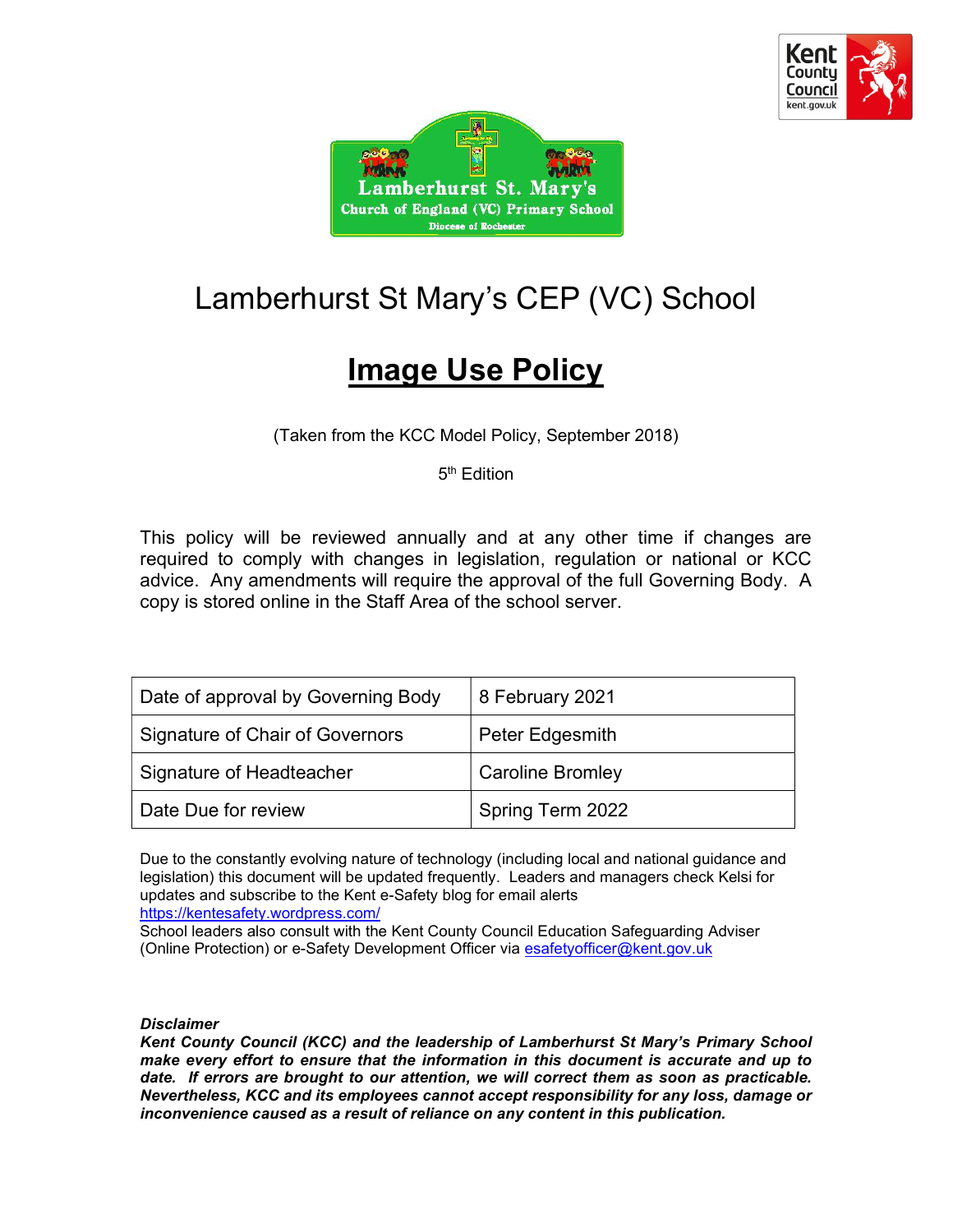## 1. Official use of Images/Videos of Children

#### Writing and reviewing the policy

| School Data Controller:                                        | Mrs C Bromley, Headteacher         |
|----------------------------------------------------------------|------------------------------------|
| Designated Safeguarding Lead (DSL): Mrs C Bromley, Headteacher |                                    |
| Deputy DSL                                                     | Mrs N Mitchell, Deputy Headteacher |
| <b>Assistant DSL</b>                                           | Mrs G Turner-Moore                 |
| Governor with lead responsibility:                             | Mrs J Tobin, Safeguarding Governor |

#### Scope and aims of the policy

- This policy seeks to ensure that images and videos taken within and by Lamberhurst St Mary's School are taken and held legally and the required thought is given to safeguarding all members of the community.
- This policy applies to all staff including (the governing body, teachers, support staff, external contractors, visitors, volunteers and other individuals who work for or provide services on behalf of the school (collectively referred to as 'staff' in this policy) as well as children and parents/carers.
- This policy must be read in conjunction with other relevant school policies including, but not limited to; safeguarding and child protection, anti-bullying, behaviour, data protection, Acceptable Use Policies and relevant curriculum policies including computing, Personal Social and Health Education (PSHE), Citizenship and Sex and Relationships Education (SRE).
- This policy applies to all images, including still and video content taken by Lamberhurst St Mary's School.
- All images taken by Lamberhurst St Mary's School will be used in a manner respectful of the Data Protection Principles. This means that images will be processed:
	- fairly, lawfully and in a transparent manner
	- for specified, explicit and legitimate purposes
	- in a way that is adequate, relevant limited to what is necessary
	- to ensure it is accurate and up to date
	- for no longer than is necessary
	- in a manner that ensures appropriate security
- The Data Protection Officer (DPO), Mrs Catherine Dottridge, Chief Financial Officer, Tenax Schools Trust, the DSL and the leadership team are responsible for ensuring the acceptable, safe use and storage of all camera technology and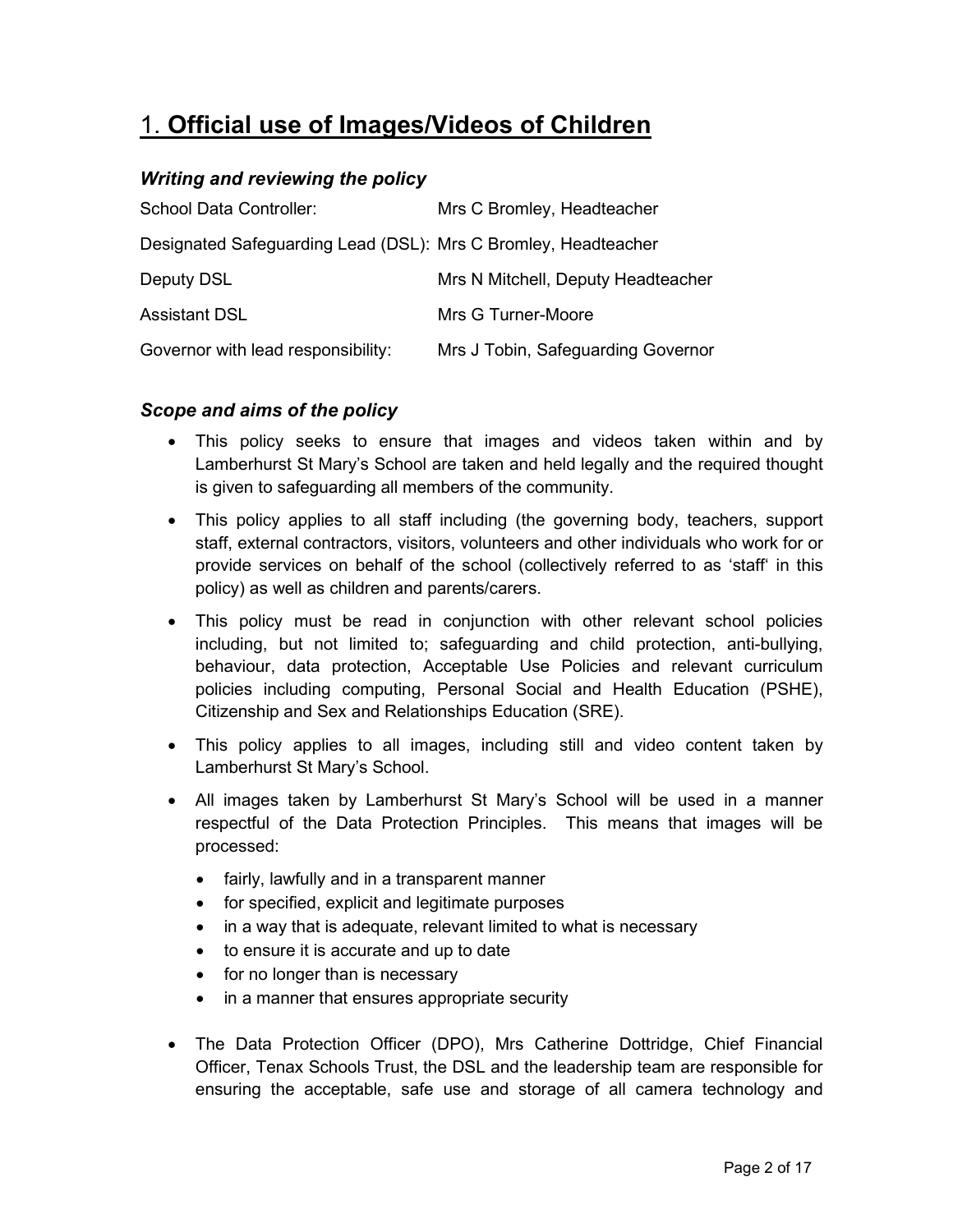images within the school. This includes the management, implementation, monitoring and review of the Image Use Policy.

#### Parental consent

- Written permission from parents or carers will always be obtained before images and/or videos of children are taken, used or published.
- Written parental consent will always be sought to take and use photographs offsite for professional, marketing and training purposes. This may be in addition to parental permission sought for onsite images.
- Written consent from parents will be kept by the school where children's images are used for publicity purposes, such as brochures or publications, until the image is no longer in use.
- Parental permission will be sought on admission to the school
- A record of all consent details will be kept securely on file. Should permission be withdrawn by parents/carers at any time, then all relevant images will be removed and disposed of and the record will be updated accordingly.

#### Safety of images and videos

- All images taken and processed by or on behalf of Lamberhurst St Mary's School will take place using the school's provided equipment and devices.
- Staff will receive information regarding the safe and appropriate use of images as part of their data protection and safeguarding training.
- All members of staff, including volunteers, will ensure that all images are available for scrutiny and will be able to justify any images in their possession.
- Images will not be kept for longer than is to be considered necessary. A designated member of staff (DSL) will ensure that all photographs are permanently wiped from memory cards, computer hard and portable drives or other relevant devices once the images will no longer be of use.
- All images will remain on site, unless prior explicit consent has been given by both DPO and DSL and the parent or carer of any child or young person captured in any photograph.
	- Should permission be given to take any images off site then all relevant details will to be recorded, for example who, what, when and why and data will be kept securely for example with appropriate protection.
- Any memory stick, CD or storage device containing images of children to be taken offsite for further work will be suitably protected and will be logged in and out by the Data Controller and/or DSL; this will be monitored to ensure that it is returned within the expected time scale.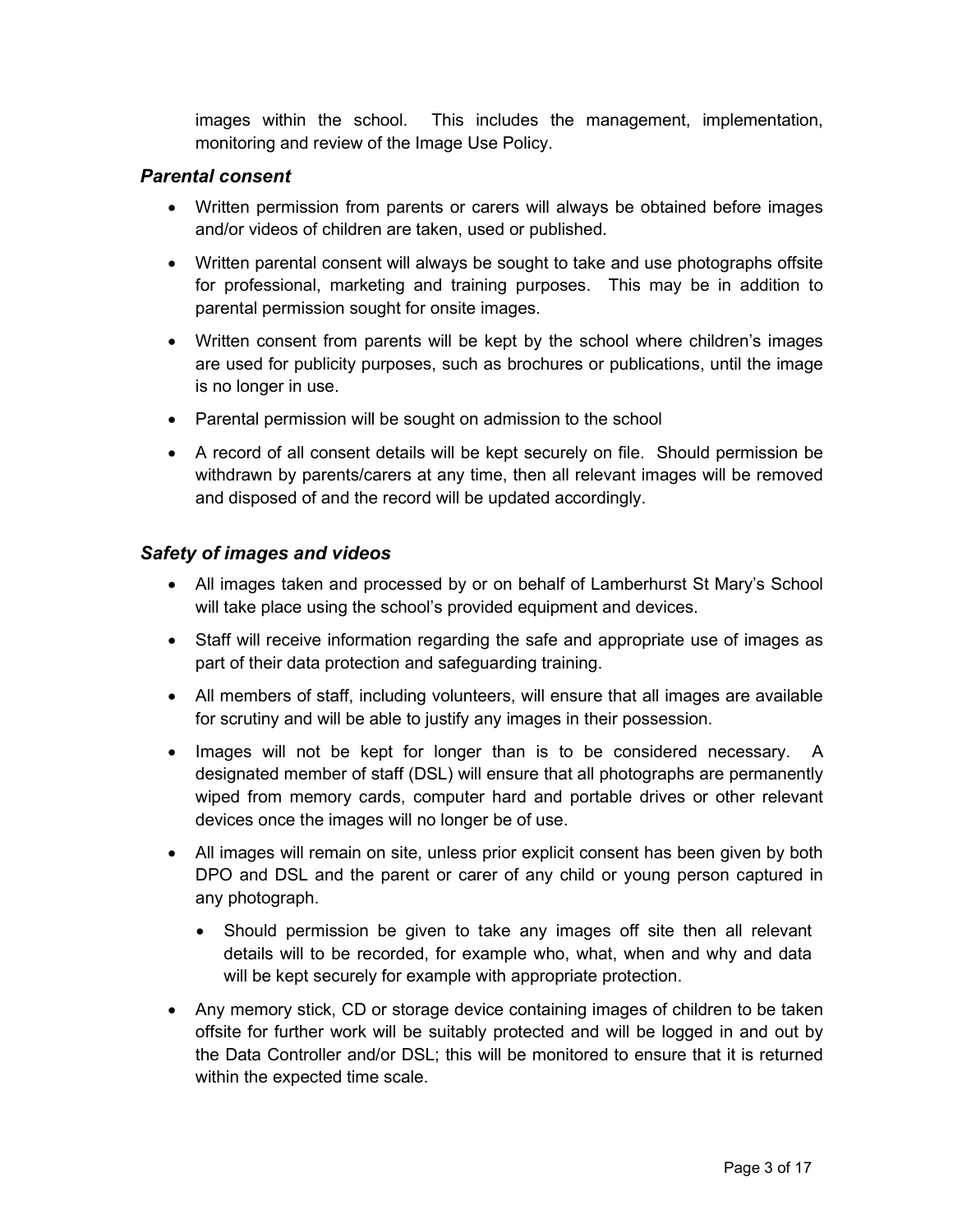- The DPO and/or DSL reserve the right to view any images taken and can withdraw or modify a member of staffs' authorisation to take or make images at any time.
- School owned equipment and cameras will be used by staff to capture images of children for official purposes. By agreement with the Headteacher some staff use personal cameras with a much higher specification than the school cameras to take photographs which are immediately uploaded to the school server and deleted from the device.
- Any apps, websites or third-party companies used to share, host or access children's images will be risk assessed prior to use.
- The school will ensure that images always are held in accordance with the General Data Protection Regulations (GDPR) and Data Protection Act, and suitable child protection requirements, if necessary, are in place.
- Photographs will be disposed of should they no longer be required. They will be returned to the parent or carer, deleted and wiped or shredded as appropriate. Copies will not to be taken of any images without relevant authority and consent from the DPO and/or DSL and the parent/carer.

#### Publication and sharing of images and videos

- Images or videos that include children will be selected carefully for use, for example only using images of children who are suitably dressed.
- Images or videos that include children will not provide material which could be reused.
- Children's full names will not be used on the website or other publication, for example newsletters, social media channels, in association with photographs or videos.
- The school will not include any personal addresses, emails, telephone numbers, fax numbers on video, on the website, in a prospectus or in other printed publications.

#### Safe Practice when taking images and videos

- Careful consideration is given before involving very young or vulnerable children when taking photos or recordings, who may be unable to question why or how activities are taking place.
- The school will discuss the use of images with children and young people in an age appropriate way.
- A child or young person's right not to be photographed is to be respected. Images will not be taken of any child or young person against their wishes.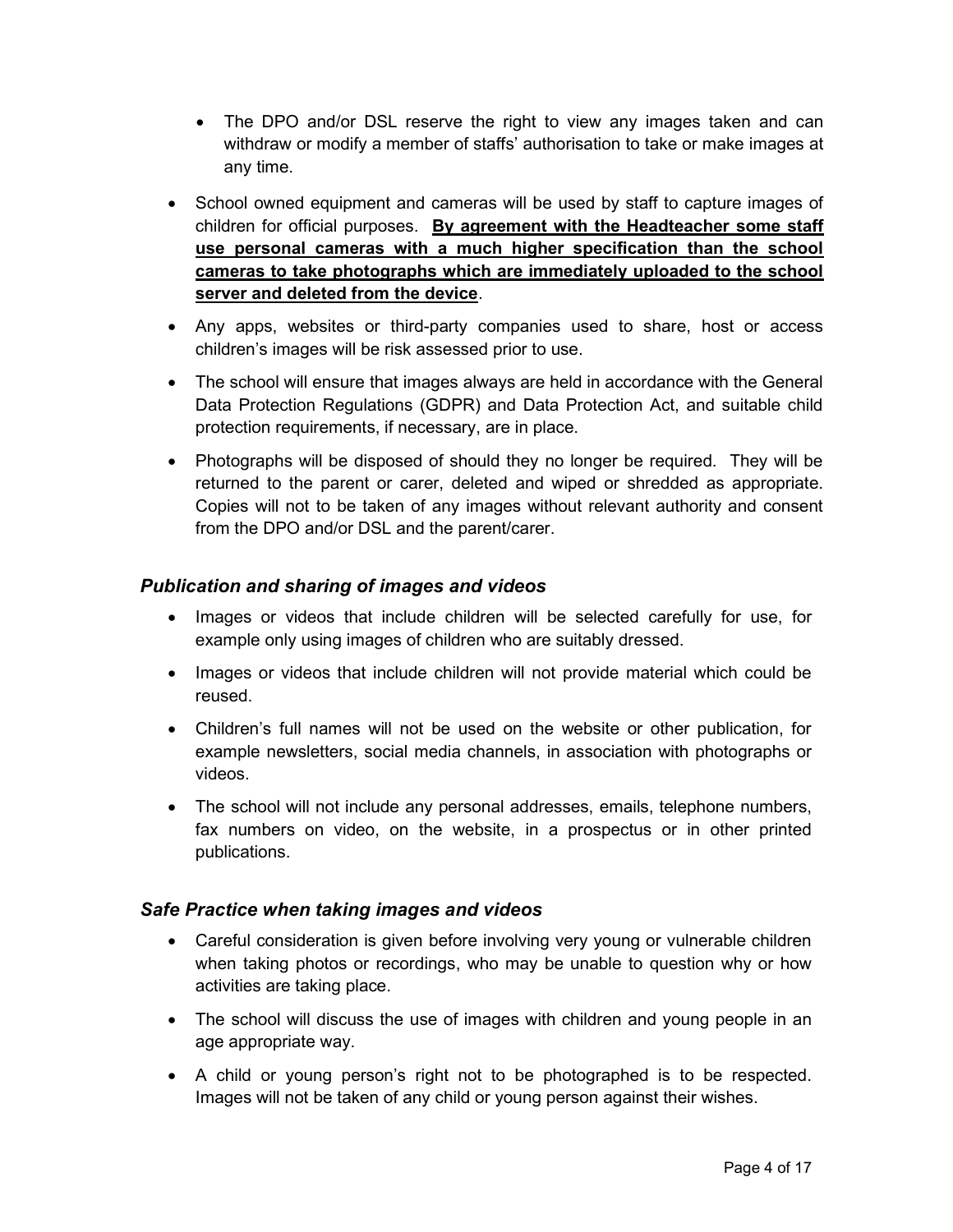• Photography is not permitted in sensitive areas such as changing room, toilets, swimming areas etc.

#### Use of Closed-Circuit Television (CCTV)

- All areas which are covered by CCTV will be well signposted, and notifications are displayed so that individuals are advised before entering such vicinity.
- Recordings will be retained for a limited time only and for no longer than their intended purpose. All recordings are to be erased before disposal.
- Regular auditing of any stored images will be undertaken by the Office Manager and/or DSL or other member of staff as designated by the Senior Leadership Team.
- If cameras record activities taking place on the premises which are of a criminal nature or give any cause for concern, then information will be referred to the appropriate agency.
- CCTV cameras will be appropriately placed within the school.

## 2. Use of photos and videos of children by others

#### Use of photos and videos by parents/carers

- Parents/carers are permitted to take photographs or video footage of events for private use only.
- Parents/carers who are using photographic equipment must be mindful of others, including health and safety concerns, when making and taking images.
- The opportunity for parents/carers to take photographs and make videos can be reserved by the school on health and safety grounds.
- Parents/carers are only permitted to take or make recording within designated areas of the school. Photography is not permitted in sensitive areas such as changing room, toilets, swimming areas etc.
- The right to withdraw consent will be maintained and any photography or filming on site will be open to scrutiny at any time.
- Parents may contact the school DPO/DSL to discuss any concerns regarding the use of images.
- Photos and videos taken by the school and shared with parents should not be shared elsewhere, for example posted onto social networking sites. To do so may breach intellectual property rights, data protection legislation and importantly may place members of the community at risk of harm.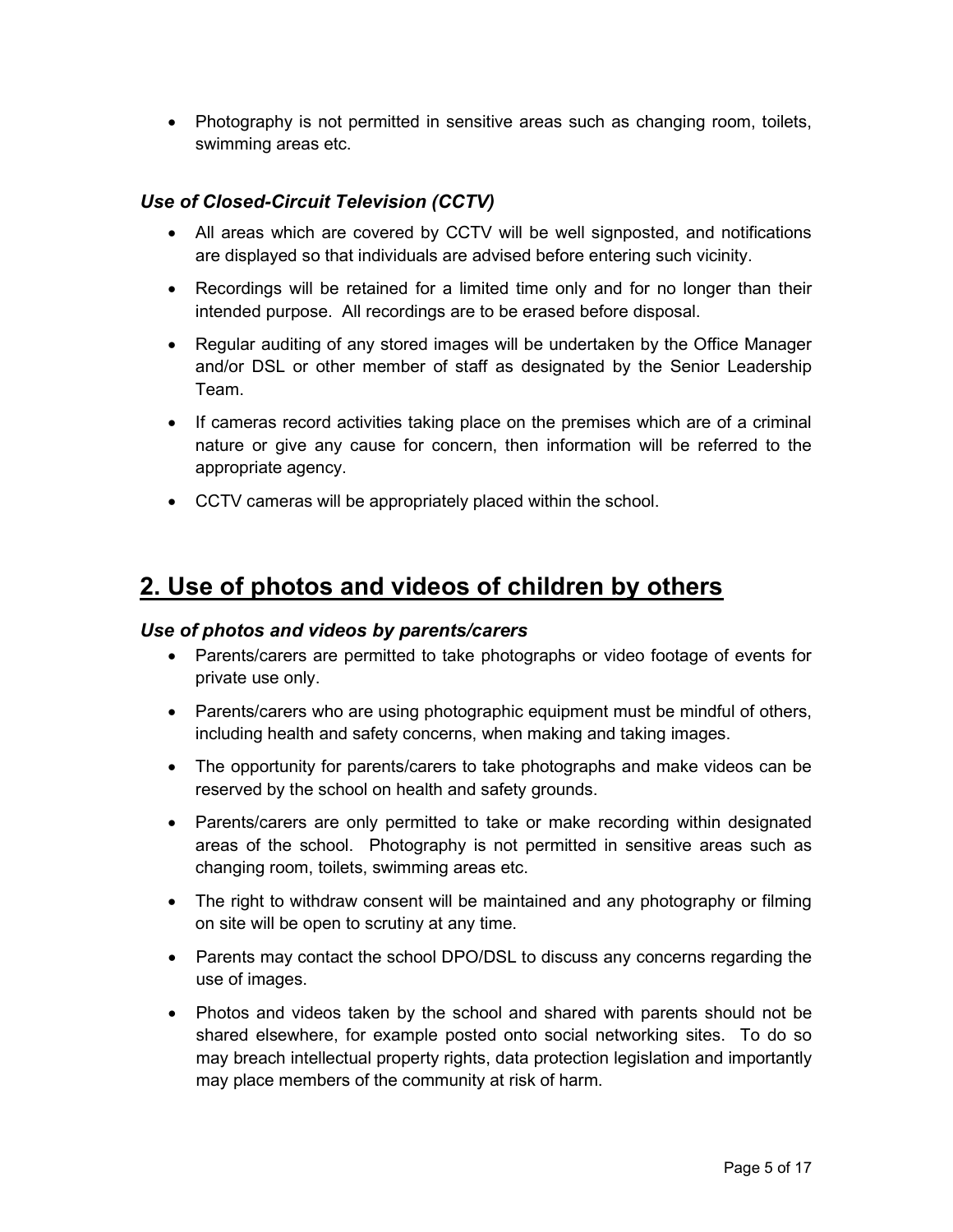#### Use of photos/videos by children

- The school will discuss and agree age appropriate acceptable use rules with children regarding the appropriate use of cameras, such as places children cannot take the camera, for example unsupervised areas, toilets etc.
- The use of personal devices e.g. mobile phones, tablets, children's own digital cameras, is covered within the school mobile phone and/or online safety policy.
- All staff will be made aware of the acceptable use rules regarding children's use of cameras and will ensure that children are appropriately supervised when taking images for official or curriculum use.
- Members of staff will role model positive behaviour to the children by encouraging them to ask permission before they take any photos.
- Photos taken by children for official use will only be taken with parental consent and will be processed in accordance with GDPR and the Data Protection Act.
- Parents/carers will be made aware that children will be taking photos/videos of other children and will be informed how these images will be managed. For example, they will be for internal use by the school only and will not be shared online or via any website or social media tool.
- Photos taken by children for official use will be carefully controlled by the school and will be checked carefully before sharing online or via digital screens.
- Still and video cameras provided for use by children and the images themselves will not be removed from the school.

#### Use of images of children by the media

- Where a press photographer is to be invited to celebrate an event, every effort will be made to ensure that the newspaper's, or other relevant media, requirements can be met.
- A written agreement will be sought between parents and carers and the press which will request that a pre-agreed and accepted amount of personal information (such as first names only) will be published along with images and videos.
- The identity of any press representative will be verified and access will only be permitted where the event is planned, and where press are to be specifically invited to attend. No authorisation will be given to unscheduled visits by the press under any circumstances.
- Every effort will be made to ensure the press abide by any specific guidelines should they be requested. No responsibility or liability however can be claimed for situations beyond reasonable control, and where the school is to be considered to have acted in good faith.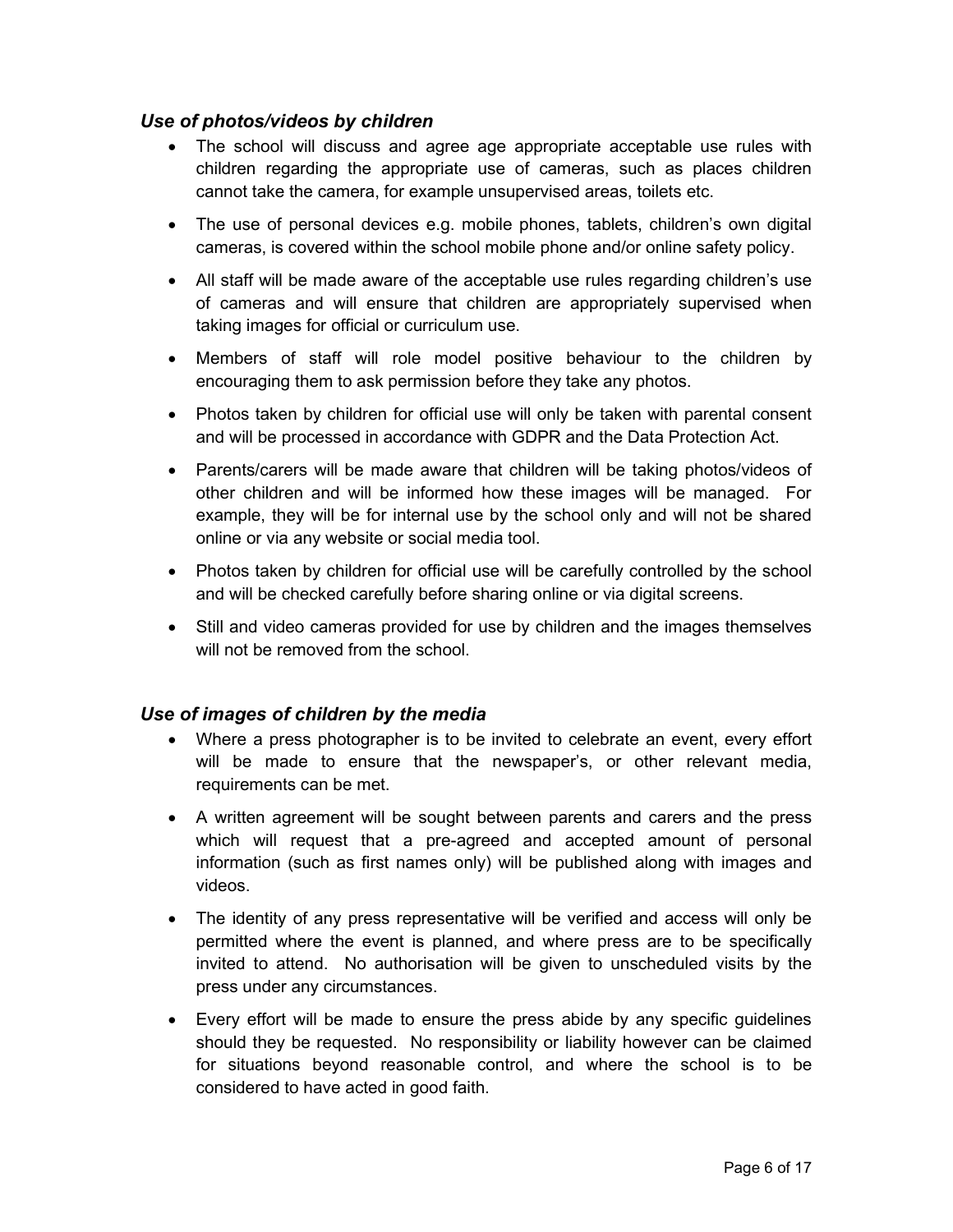#### Use of external photographers

- External photographers who are engaged to record any events will be prepared to work according to the terms of the school's online safety policy.
- Photographers will sign an agreement which ensures compliance with GDPR and the Data Protection Act.
- Images taken by external photographers will only be used for a specific purpose, subject to parental consent.
- Photographers will not have unsupervised access to children and young people.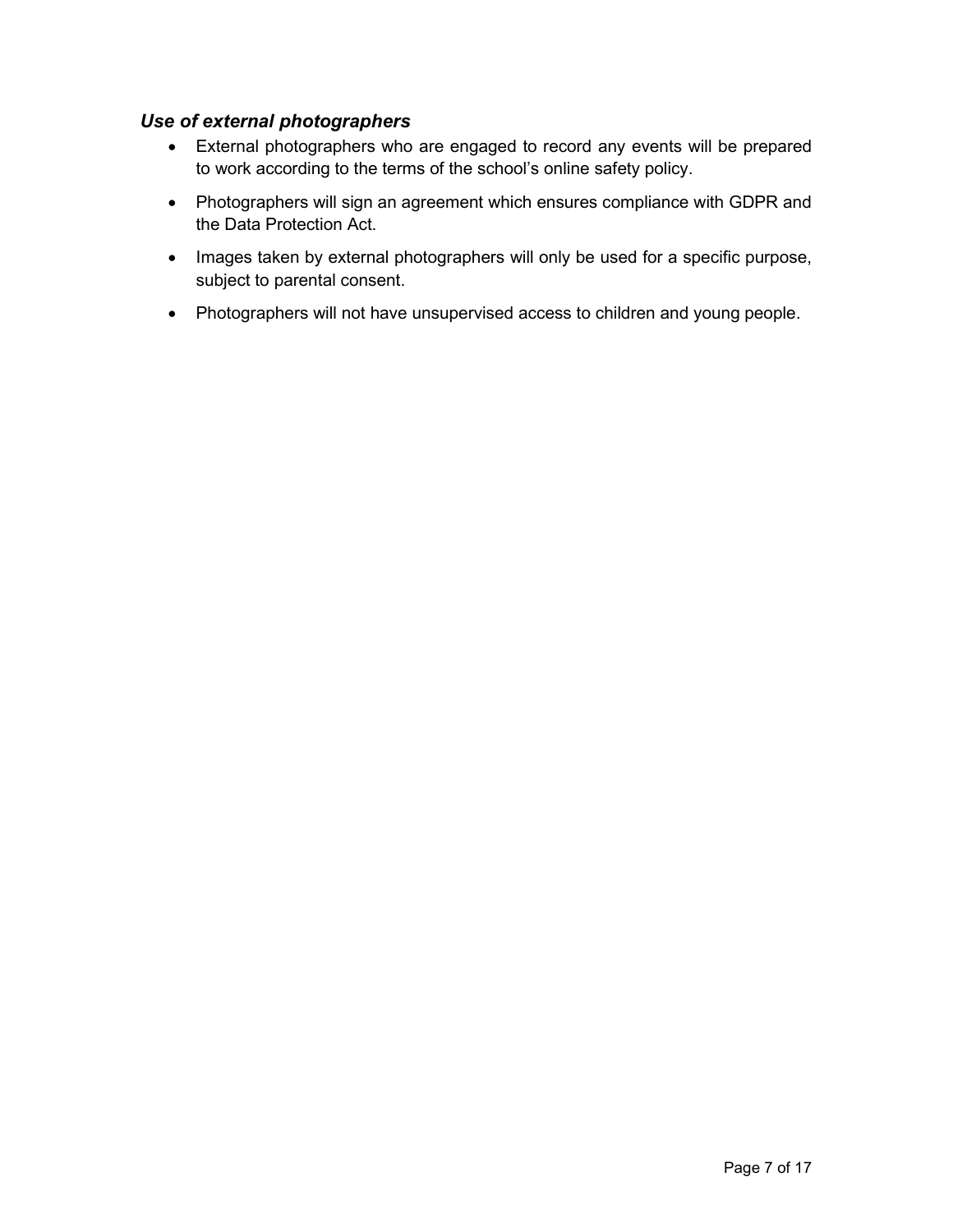#### Appendix 1: Children's Images: Frequently Asked Questions for Parents/Carers

#### Why do we need a policy?

Schools, playgroups, nurseries and youth groups have always used photographs as a way of celebrating achievement or seeking publicity for fundraising etc. Families and children often enjoy seeing their loved ones in print or on a website. We want to ensure that everyone can continue to enjoy these activities safely. However, parents/carers need to be aware that placing any identifying information in the public domain has risks and will need to understand these issues to give properly considered consent. It is important that parents/carers and schools can fully consider the issues before any problems can arise.

#### So, what are the risks?

The most highly publicised and worrying risk is that a child who appears in the paper or on a web site may become of interest to a predatory sex offender. Locating people through the internet has become extremely easy, using widely available software, so if there is a picture and the name of a school together with the name of the child then it could be quite easy to find out the child's address and even work out their likely route to school. There are also other specific groups of children and families whose safety could be put at risk if identified e.g. families fleeing domestic abuse. To limit these potential risks, we will take appropriate steps, as outlined in the attached consent form, to safeguard children and the wider community.

#### Isn't this just scaremongering?

Sadly not. We have had cases in Kent of families receiving unwelcome phone calls following appearances in the press. However, this is rare, so it is important to have a sense of proportion in these matters. Remember we want to celebrate success and achievement but parents must be aware of risks to make an informed decision.

#### What about school websites?

The same concerns apply to school controlled online sites; there is an added concern that images of children can be copied, manipulated or changed by another person. We can try to copy protect images and will use lower quality images, but this can be bypassed so cannot not be relied upon to keep images safe.

#### I want to do my own recording of the school play/event is this okay?

Taking pictures or recordings of your own children for your own personal use is okay. The difficulty arises when other children are also be filmed. It is important that we are all aware that some members of the community may be vulnerable and must not have their image shared online as they could be put at risk from harm. You may not always know who these people and we need everyone's support to protect the whole community. It's also important for us all to role model positive behaviour for children, so it might be a sensible idea to check first before posting any images online which contain other children than your own. Parents/carers should not copy images from the school website without appropriate permission from the school.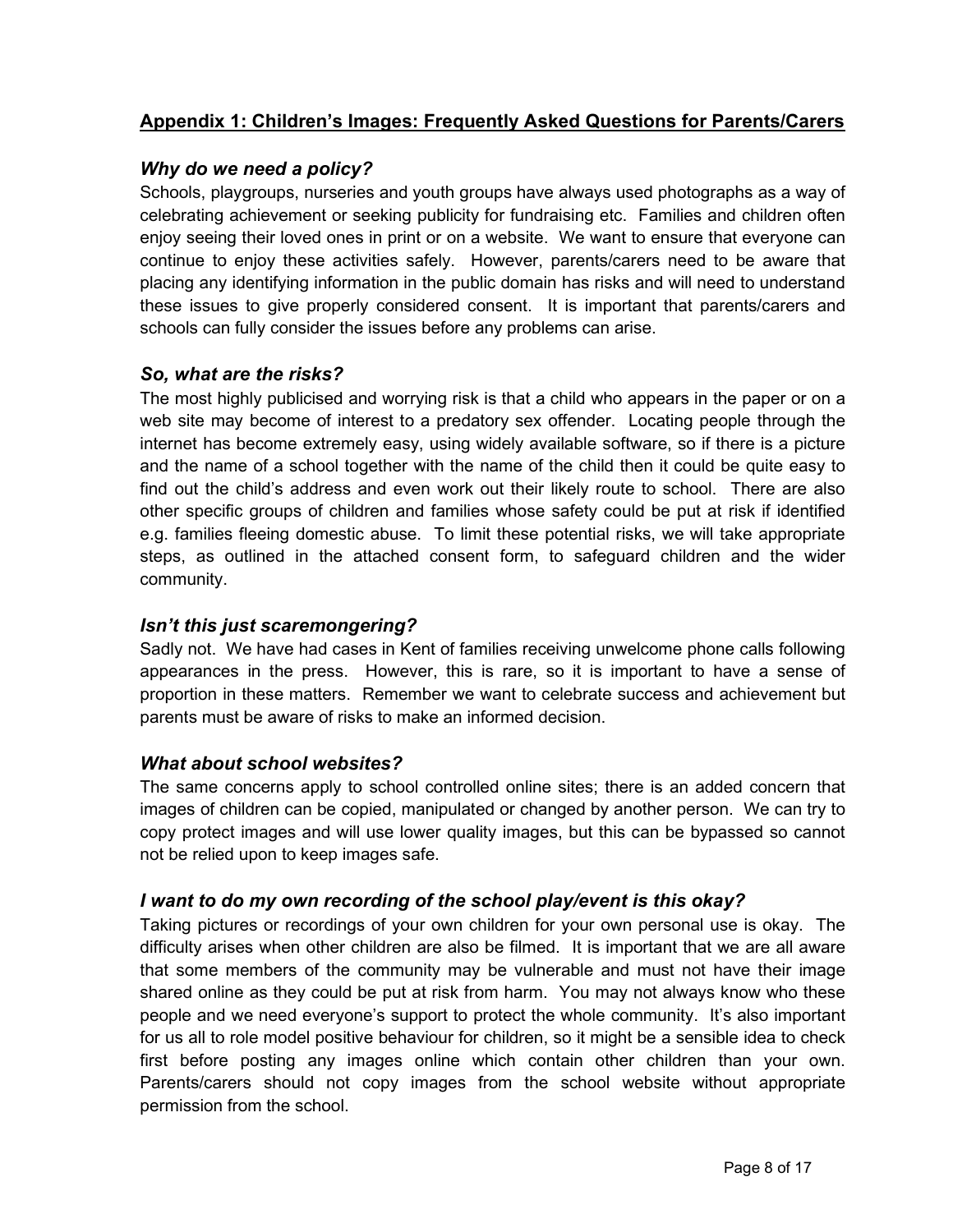## Appendix 2: Letter Template – Parental Consent for Images

#### Dear Parent/carer

This letter explains why we will need to ask for your consent before we are able to take photographs of your child during their time at Lamberhurst St Mary's School.

Generally photographs are a source of pleasure and pride. We believe that the taking and use of photographs can enhance the self-esteem of children and their families and therefore is something to be welcomed and appreciated.

We may take photographs for a number of reasons whilst your child is with us, including:

- documenting and recording education activities
- recording their learning and development progress
- recording and celebrating special events and achievements

We will also encourage children to be active learners, and to become involved in using cameras themselves by taking photos of their surroundings, activities and of each other.

We do however recognise that with the increase use of technologies, particularly digitally and online, the potential for misuse has become greater and we understand that this can give rise to concern. We will therefore endeavour to put effective safeguards in place to protect children and young people by minimising risk.

We are mindful of the fact that some families may have reasons why protecting a child's identity is a matter of particular anxiety. If you have special circumstances either now or at any time in the future which would affect your position regarding consent, please let us know immediately in writing.

We have a specific policy regarding the use of images and also include the safe use of mobile phones and personal devices as part of our online safety policy, which you are welcome to view or take a copy of at any time.

To comply with the General Data Protection Regulations (GDPR) and the Data Protection Act, we need your permission before we can photograph or make any recordings of your child. If your child is old enough to express their own view, you may want to consult with them about categories of consent, and we invite you to use this letter to explore their feelings about being photographed at the setting.

Please read and complete the attached forms and do not hesitate to contact me should you have any queries.

Yours sincerely,

**Headteacher**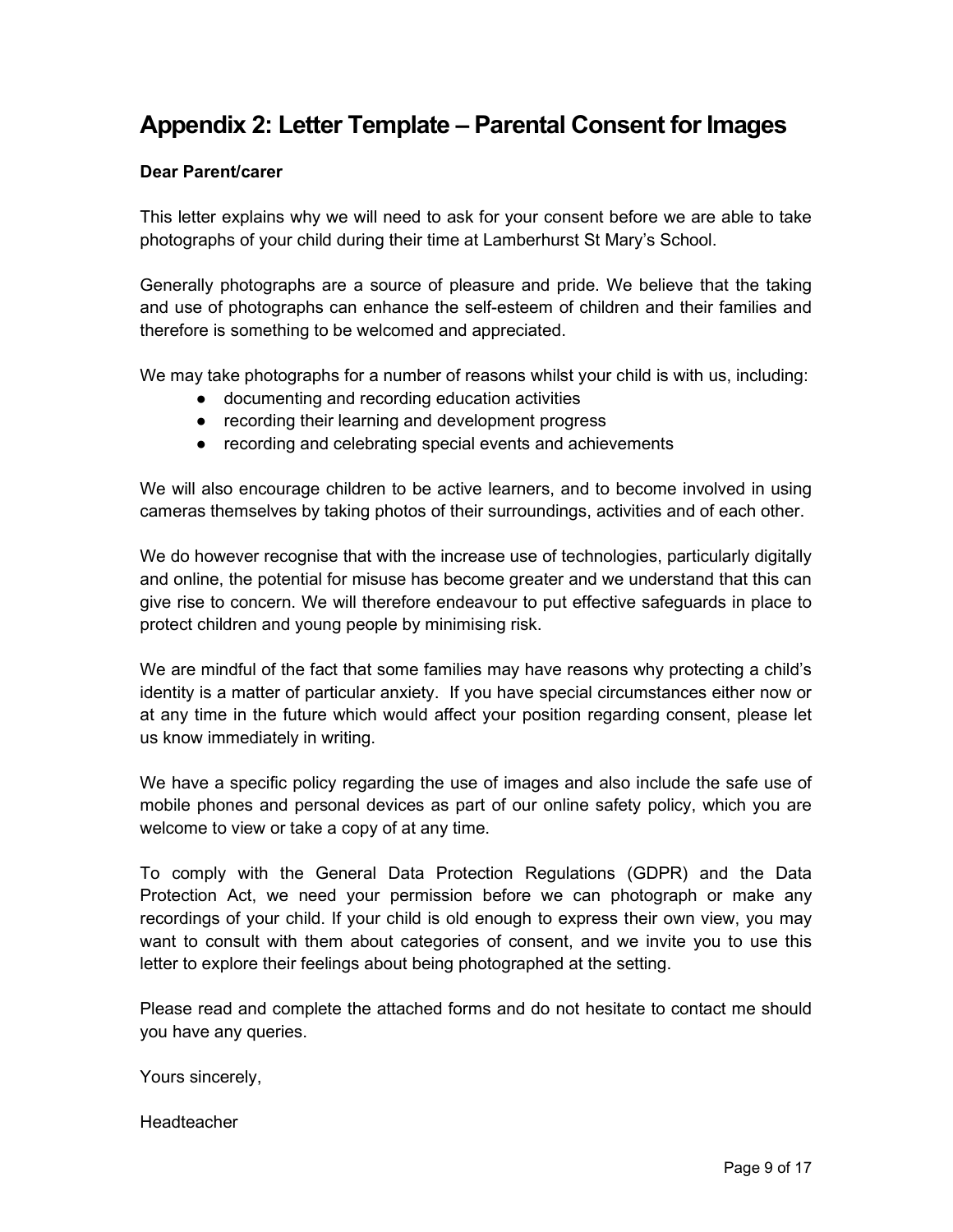## Appendix 3: Template Parental Consent Form for Images

- This form is valid for the period of time your child attends Lamberhurst St Mary's School. The consent will automatically expire after this time. We will not re-use any photographs or recordings after your child leaves the school without additional consent.
- We will not use the personal information or full names (first name and surname) of any child in a photographic image or video on our website, online, in our prospectus or in any of our other printed publications. If we use photographs of individual children, we will not use the full name of that child in the accompanying text or photo caption. If we name a child in any text, we will not use a photograph of that child to accompany the article.
- We may use group photographs or footage with general labels.
- We will only use images of children who are suitably dressed.
- We will discuss the use of images with children in an age appropriate way and to role model positive behaviour.
- This consent can be withdrawn by parent/carer at any time by informing Lamberhurst St Mary's School in writing.

|                                                                                                                                                                                        | <b>Please Circle</b><br>as Appropriate |
|----------------------------------------------------------------------------------------------------------------------------------------------------------------------------------------|----------------------------------------|
| May we use your child's image in displays around the school?                                                                                                                           | Yes / No                               |
| May we record your child's image or use videos for assessments,<br>monitoring or other educational uses within the school? These images<br>or recordings will be used internally only. | Yes / No                               |
| May we use your child's image in our prospectus and other printed<br>publications that we produce for educational and promotional<br>purposes?                                         | Yes / No                               |
| May we use your child's image on our official school website?                                                                                                                          | Yes / No                               |
| May we record your child's image on webcam for appropriate<br>curriculum purposes?                                                                                                     | Yes / No                               |
| Are you happy for your child to appear in the media e.g. if a newspaper<br>photographer or television film crew attend an event organised by the<br>setting?                           | Yes / No                               |
| Are you happy for the school to print images of your child<br>electronically?                                                                                                          | Yes / No                               |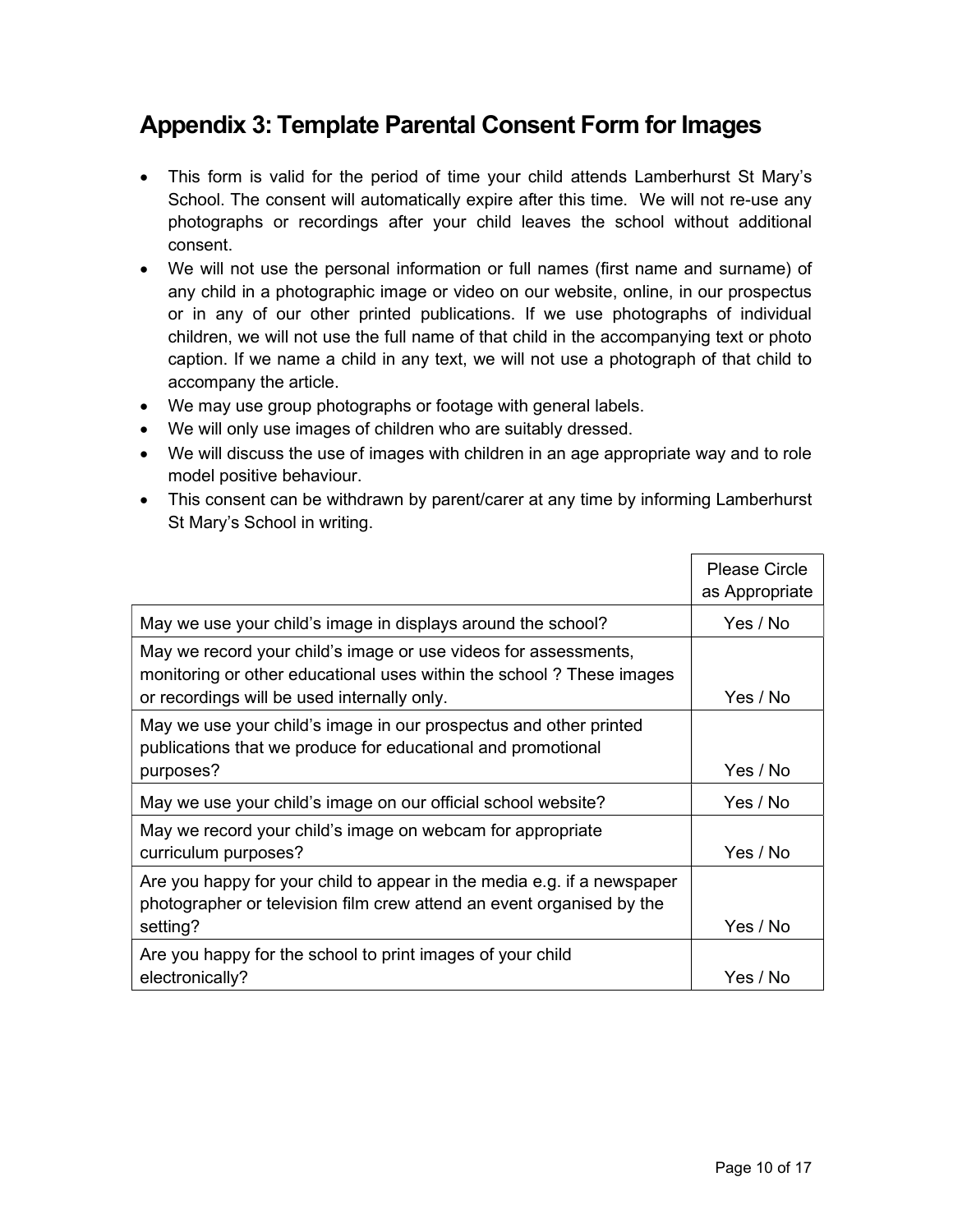- I have read and understood the conditions of use and I am also aware of the following:
	- o Websites and social media sites can be viewed worldwide; not just in the United Kingdom where UK law applies.
	- o The press are exempt from GDPR and Data Protection Act and may want to include the names and personal details of children and adults in the media.
- I/we will discuss the use of images with our child/ren to obtain their views, if appropriate.
- As the child's parents/guardians, we/I agree that if we/I take photographs or video recordings of our child/ren which include other children, then we will only use these for our personal use.

| Date: |
|-------|
|       |
|       |
|       |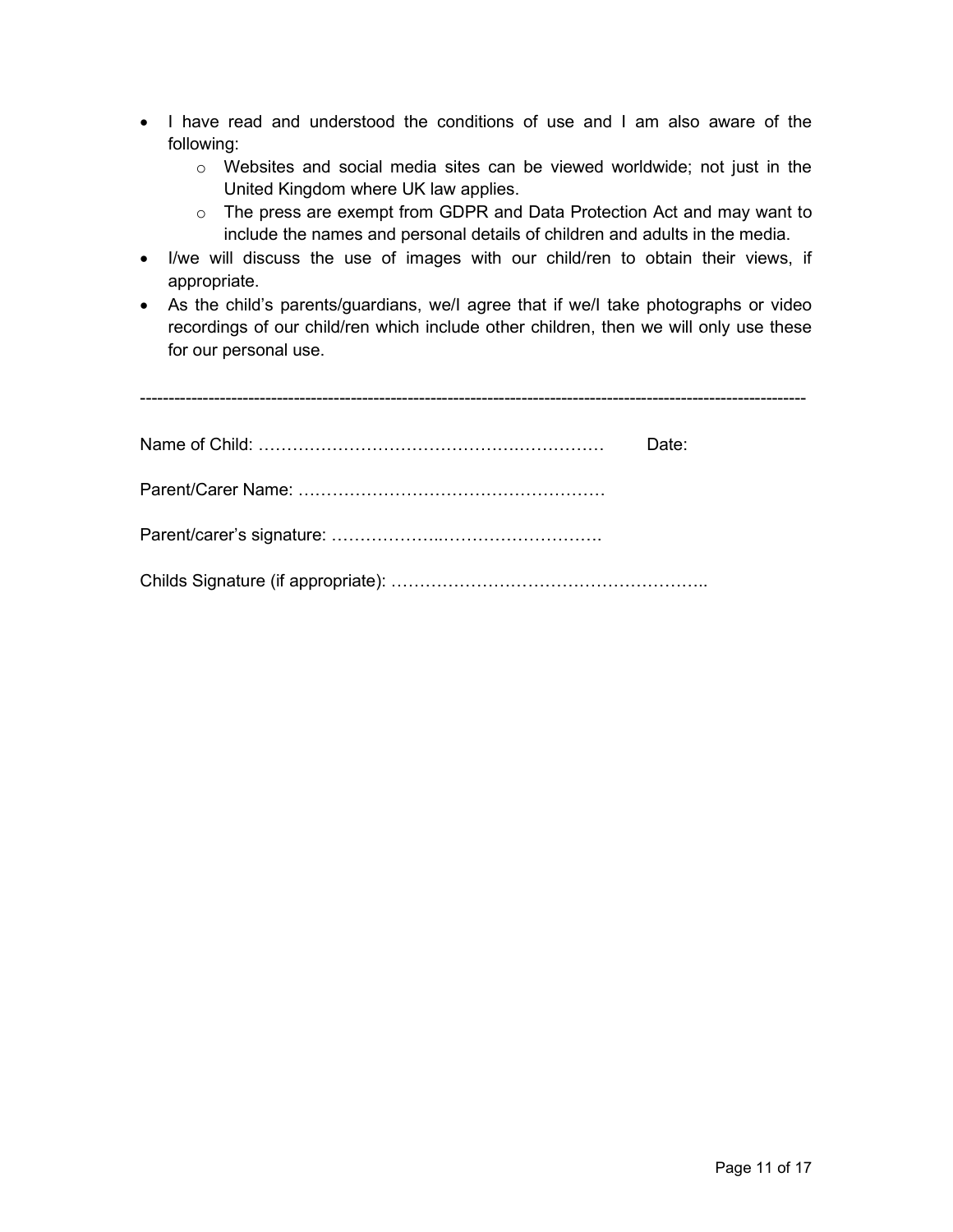## Appendix 4: Template Group Activity Letter and Form

#### Dear Parent/Carer

We are staging a production/special event of on **XXXXXX**. We are sure some parents/carers would like to take photographs/videos of the production. As you know we have a policy in place with regards to the taking, making and use of images and you will have previously signed a consent form stating whether or not your child could be photographed. In circumstances, such as productions or special events, we request specific consent before photographs can be taken by a third party. If you wish to take photos at the production there is a strong possibility that other children will also be included within the picture. We therefore need to ensure all parents/carers who have children in the production are happy for photographs to be taken, and hence need to request their permission.

We all enjoy and treasure images of our family and friends; family events, holidays and events are moments we all like to capture in photos or on video. We now have the exciting dimension of adding our images and videos to our online social networks. This means that we can easily share our photos and video with family and friends. Whilst this can be very useful to all of us we must ensure we protect and safeguard all children and staff, including those who do not want to have their images stored online.

- Some children are at risk and **MUST NOT** have their image put online. Not all members of the community will know who they are.
	- $\circ$  Once posted and shared online any image or video can be copied and will stay online forever.
	- $\circ$  Some people do not want their images online for personal or religious reasons.
	- $\circ$  Some children and staff may have a complex family background which means that sharing their image online can have unforeseen consequences.
- Therefore in order to keep all members of the community safe we must all 'Think Before We Post' Online

At Lamberhurst St Mary's School we are happy for parents and carers to take photos and video of events for personal use but we request that these images are not distributed or put online. This is to protect all members of the community. Please be aware that parents are not permitted to take photographs or to make a video recording for anything other than their own personal use (e.g. with a view to selling videos of an event).

Should any parent/carer not agree with their child being photographed, we will consider alternative options including:

- restricting who is involved in the production/special event
- staging specific photograph opportunities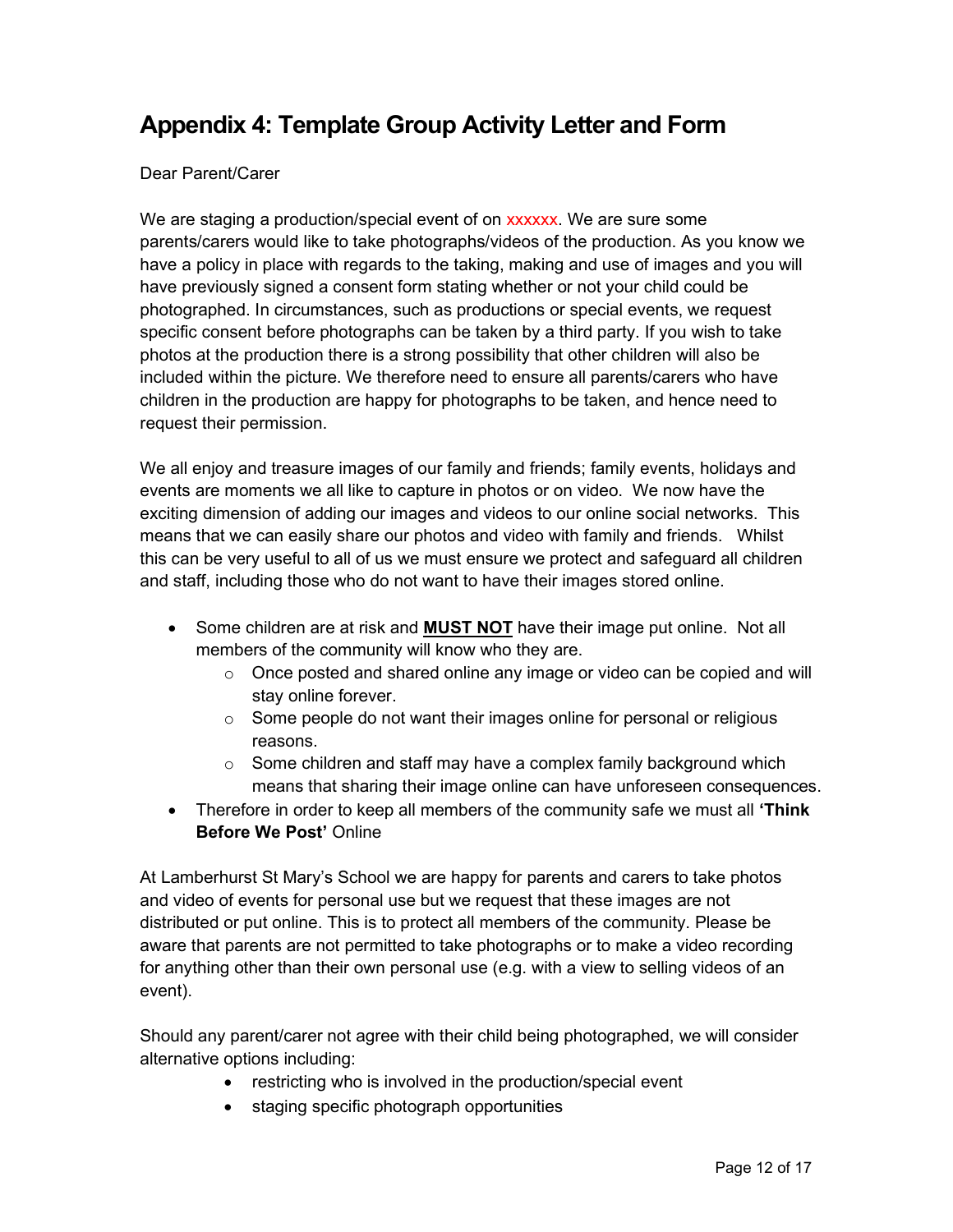Photographs of setting productions are ones which parent/carers tend to treasure. We will therefore only prohibit the use of cameras and videos as a last resort. We hope you will support us in this.

We would, therefore, be very grateful if you would complete the slip at the bottom of this letter and return it to me by (date).

Yours sincerely

**Headteacher** 

---------------------------------------------------------------------------------------------------------------------

## Parental Consent for Images as part of Group Activity

Child's name:

Date:

I am / am not \* happy for photographs to be taken of the production/special event in which my child is due to appear on xxxxxx (date)

(\*Please delete as appropriate)

---------------------------------------------------------------------------------------------------------------------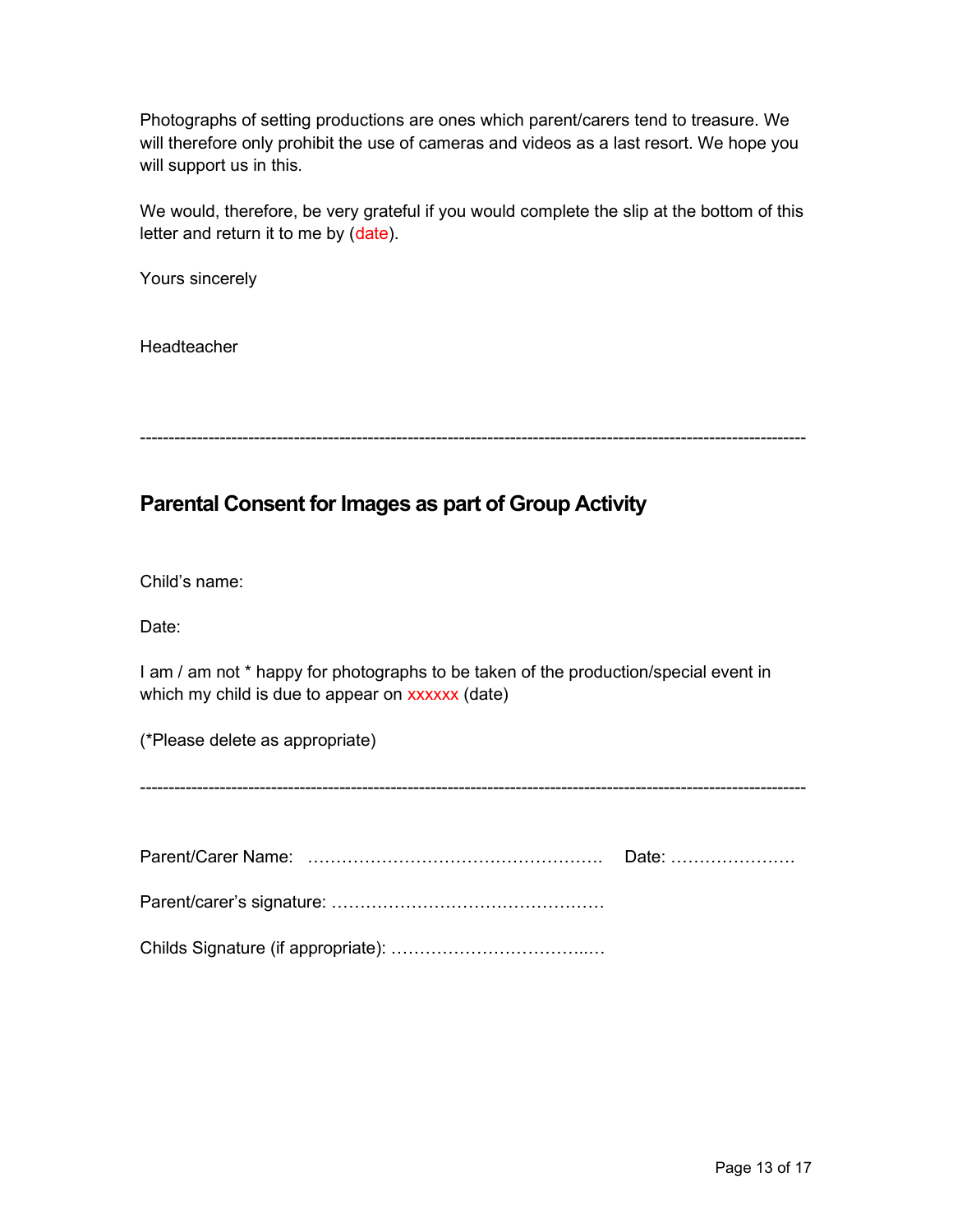## Appendix 5



## Guide to the Use of Images Online

#### Using Images Safely and Responsibly

We all enjoy and treasure images of our family and friends; family events, holidays and events are moments we all like to capture in photos or on video. We now have the exciting dimension of adding our images and videos to our online social networks, such as Facebook, YouTube and many other websites. This means that we can easily share our photos and video with family and friends.

Whilst this can be very useful to all of us, we must ensure we protect and safeguard all children and staff, including those who do not want to have their images stored online.

#### What should we all think about before posting any images or video online and are there any risks?

- Once posted and shared online any image or video can be copied and will stay online forever.
- Some people do not want their images online for personal or religious reasons.
- Some children and staff may have a complex family background which means that sharing their image online can have unforeseen consequences.
- Some children are at risk and **MUST NOT** have their image put online; not all members of the community will know who they are.

Therefore in order to keep all members of the community safe we must all 'Think Before We Post' Online

#### At Lamberhurst St Mary's School we are happy for parents and carers to take photos and video of events for personal use but request that these images are not distributed or put online. This is to protect all members of the community.

We thank you for your support

#### Further Information on the Use of Images and video:

- Information Commissioner's Office: https://ico.org.uk/for-organisations/education/
- Think U Know: www.thinkuknow.co.uk/parents
- Get Safe Online: www.getsafeonline.org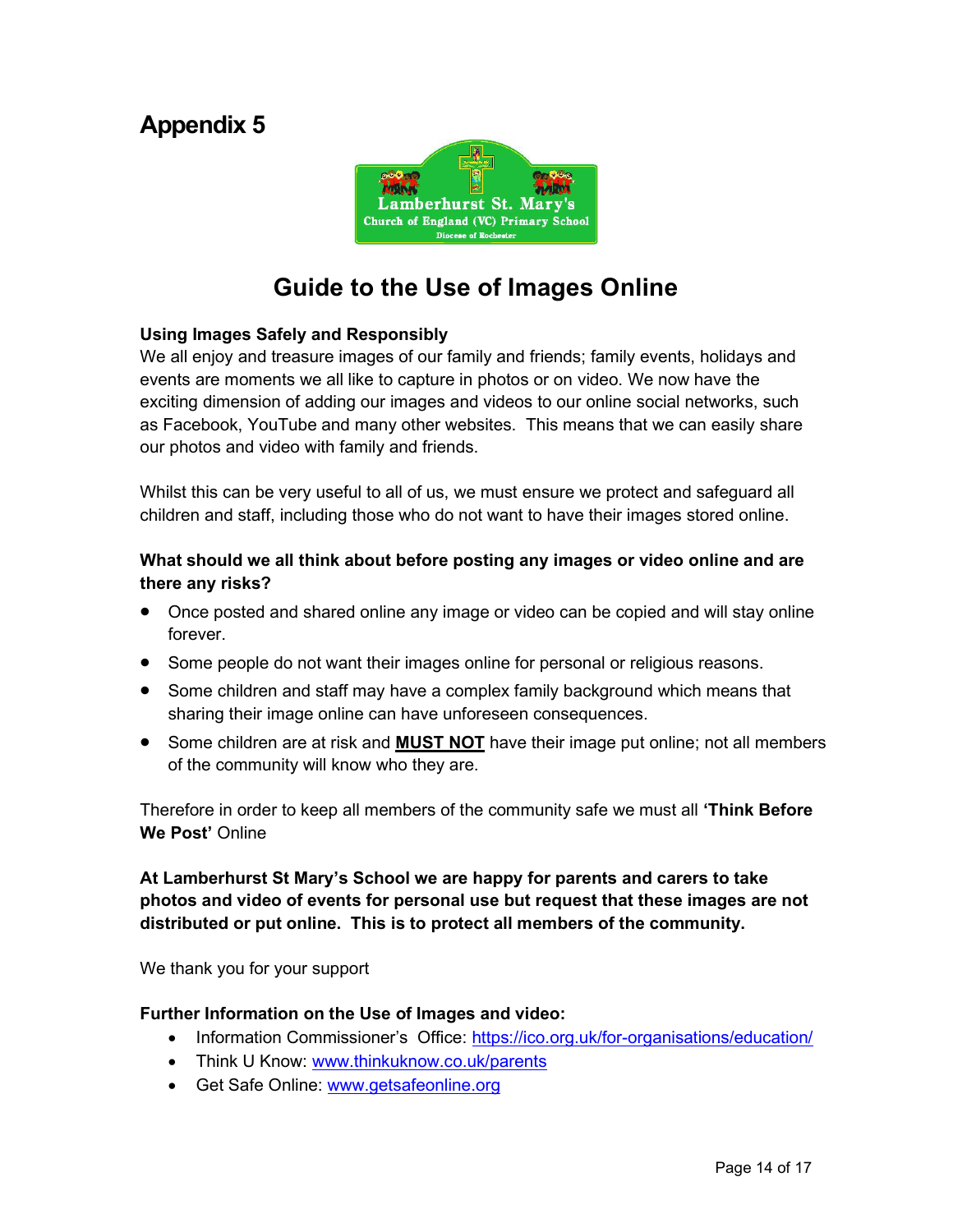Appendix 6



# Respect and Care for the Whole Community when taking Photos and Videos

We are happy for parents and carers to take photos and video of their child for personal use but we request that these images are not distributed or shared online if they contain images of other children, adults or staff without consent. Sharing images of others online may put our community at risk.

Thank you for your support

Adapted from resources developed by the Hertfordshire Schools' e-Safety Team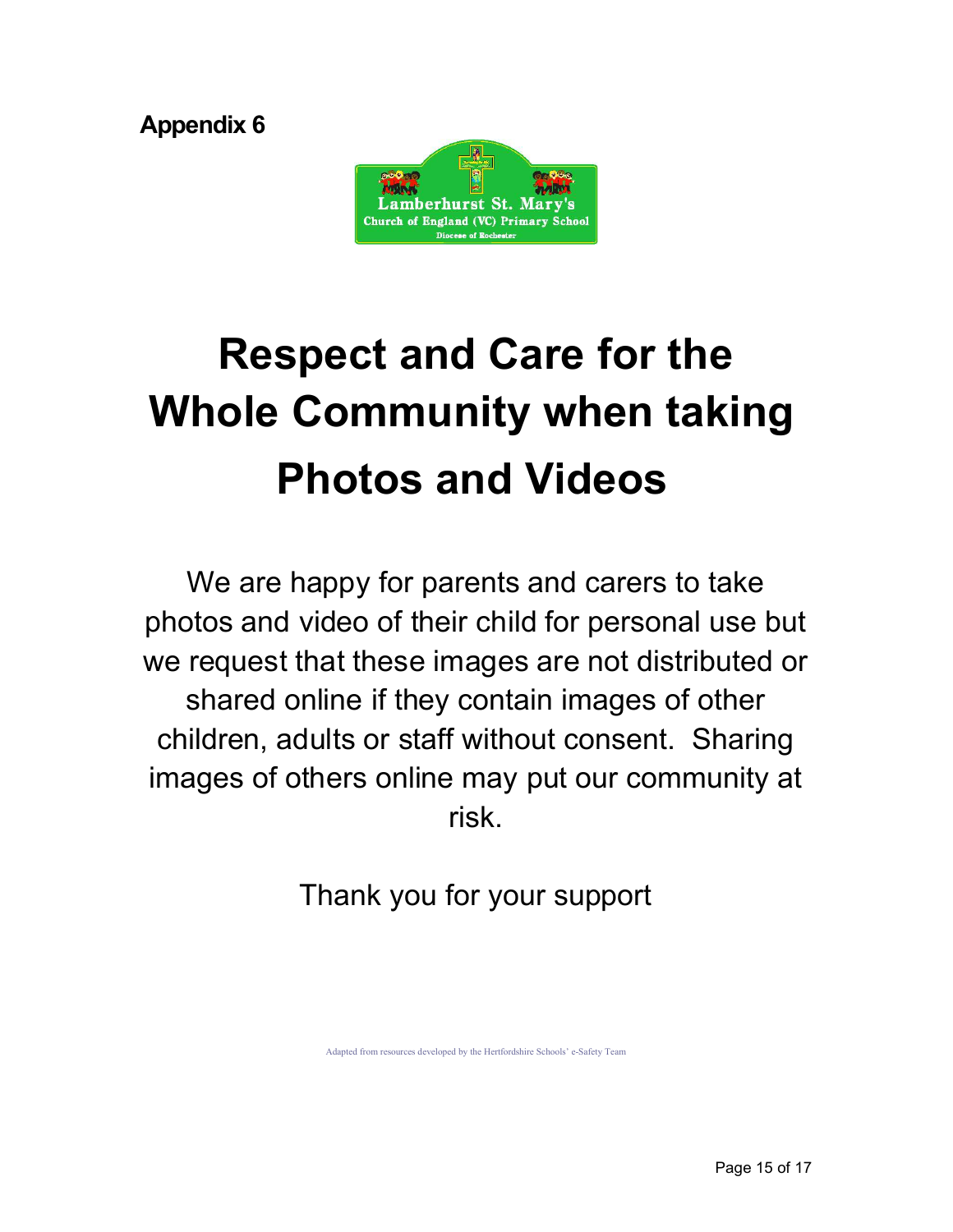### Appendix 7: Template consent form for using photographs of Staff

The school/setting would like to use your photograph for staff recognition purposes. These images will appear on our internal intranet and/or website (http://www.lamberhurst.kent.sch.uk). To comply with General Data Protection Regulations (GDPR) and the Data Protection Act, we need your permission to use photographs of you. Please answer the question below, then sign and date the form where shown. We will not use the images taken, or any other information you provide, for any other purpose.

#### Please return the completed form, even if you have chosen not to give your consent, to (name of contact)

|                                                                     | Please circle<br>your answer |
|---------------------------------------------------------------------|------------------------------|
| May we use your image on our                                        |                              |
| Website/Intranet, accessible by the setting only?<br>$\bullet$      | Yes / No                     |
| Display/notice boards, accessible by the setting only?<br>$\bullet$ | Yes / No                     |
| Website, viewable by anyone in the world?<br>$\bullet$              | Yes / No                     |

Please confirm that you have read and understand the conditions for use, and the notes relating to the principles of the Data Protection Act.

- I have read and understood the conditions of use.
- I confirm that I understand publication of my picture will mean that my picture will be viewable by those with access, alongside my job title and work contact details and I consent to such processing of my personal data.
- I understand that if my picture and details are placed on the website and/or social media channels potentially this will be accessible by anyone in the world with internet access.

Name:………………………………………………………

Signed:……………………………………………………..

Date:………………………………………………………..

#### Conditions of use

- 1. This form is valid for (Time frame details e.g. two years from the date of signing or for the time scale of a project only). Your consent will automatically not apply to any other usage of the photos.
- 2. Images must only be used in circumstances where consent has been given. Signed consent must be given for images to appear on the intranet and/or website (which is viewable by potentially anyone), or they cannot be published in this way.
- 3. Under the GDPR and the Data Protection Act your rights include:
	- a) Your consent (to the publication of your photo) can be withdrawn at any time (principle 1 of the Act)
	- b) Your photo will not be used for any other purpose without your further consent (principle 2 of the Act)
	- c) Your personal data will be accurately maintained and kept up to date (principle 4 of the Act)
	- d) Publication of your photo will cease and all electronic copies will be deleted when you leave the setting (principle 5 of the Act)